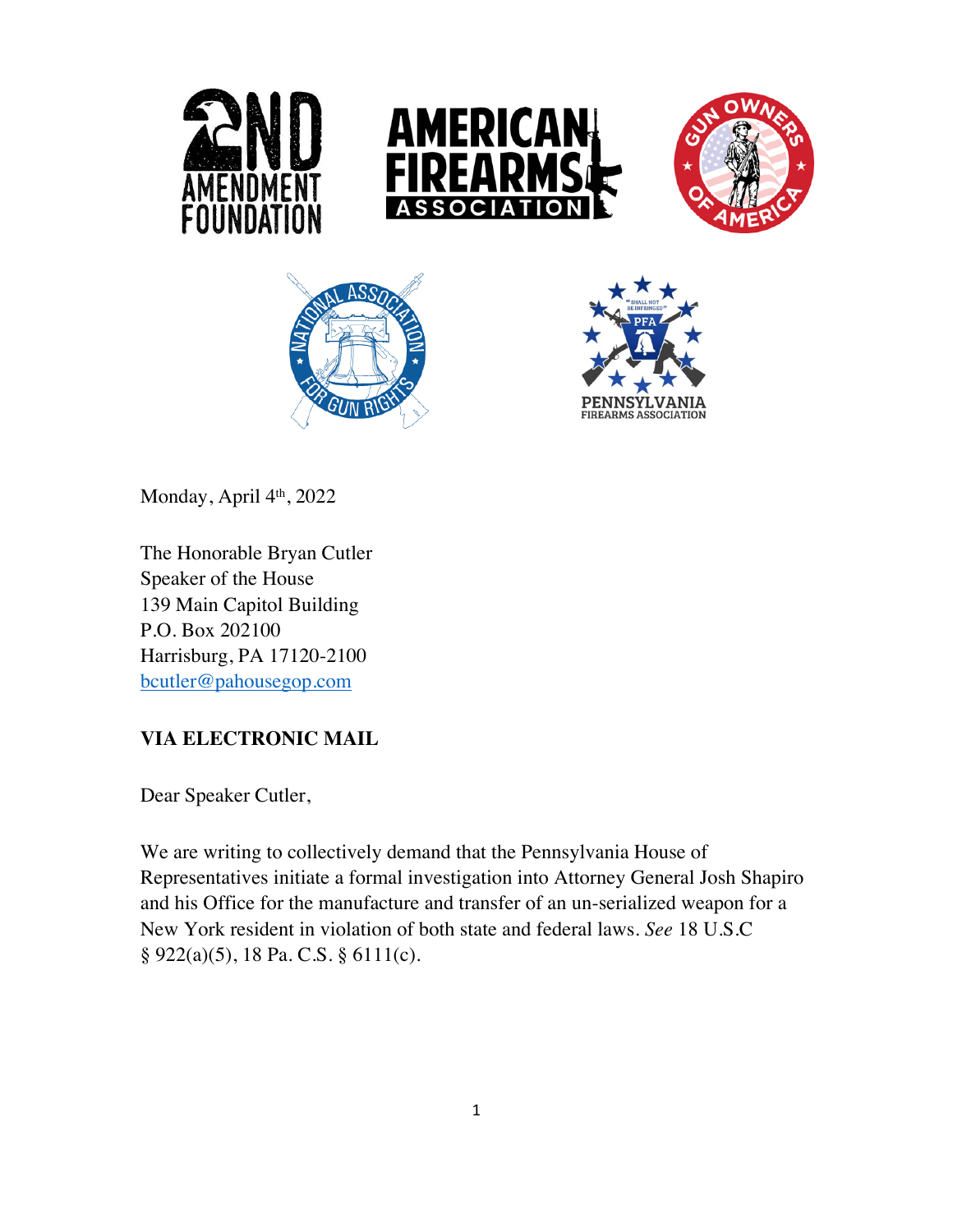The Attorney General is our Commonwealth's elected Chief Law Enforcement Officer, and the Office of the Attorney General works under his authority and direction to effectuate justice on behalf of Pennsylvania and our citizens. The commission of any crime by the Attorney General or his agents is unacceptable. There is no "law enforcement exception" to justice and Mr. Shapiro and his agents must be held to the same standard that they hold our citizens to.

Earlier this year, NBC News Reporter Vaughn Hillyard, purchased two firearms build kits at the Oaks Gun Show, as part of a "hidden camera" investigation attempting to show the public how easy it was to manufacture a firearm from a kit. Ironically, Mr. Hillyard was apparently unable to finish the kit, and reached out to Attorney General Shapiro for assistance. Thereafter, Mr. Hillyard met up with "special agents from the AG's office, who agreed to use the kit [he] purchased from the show and build it into a ghost gun." Once the kit was complete, the agents of the Attorney General gave Mr. Hillyard, a resident of New York State, a finished firearm. This investigation was broadcast on/about March  $17<sup>th</sup>$ , 2022.

Mr. Shapiro and his office know this was illegal as he has prosecuted individuals for exactly these actions. Under federal law, it is illegal "for any person ... to transfer ... any firearm to any person ... who the transferor knows or has reasonable cause to believe does not reside in ... the State in which the transferor resides[.]" 18 U.S.C § 922(a)(5). Under Pennsylvania law, it is illegal for any person to "sell or transfer a firearm to another unlicensed person" without doing so through a firearms licensee. 18 Pa. C.S. § 6111(c).

Our nation is founded on a system of justice. Our Founders worked hard to cast off the tyranny of English nobility, and therefore created a system to ensure that equal justice applies to all. The legislature is an important part of that system, acting as a "check and balance" on the executive in our constitutional republic, particularly when a member of the executive or his agents act as lawbreakers.

It is the duty and responsibility of the Pennsylvania General Assembly to therefore investigate—and if necessary—hold our Attorney General accountable for any violations of the law or his oath of office that may have occurred.